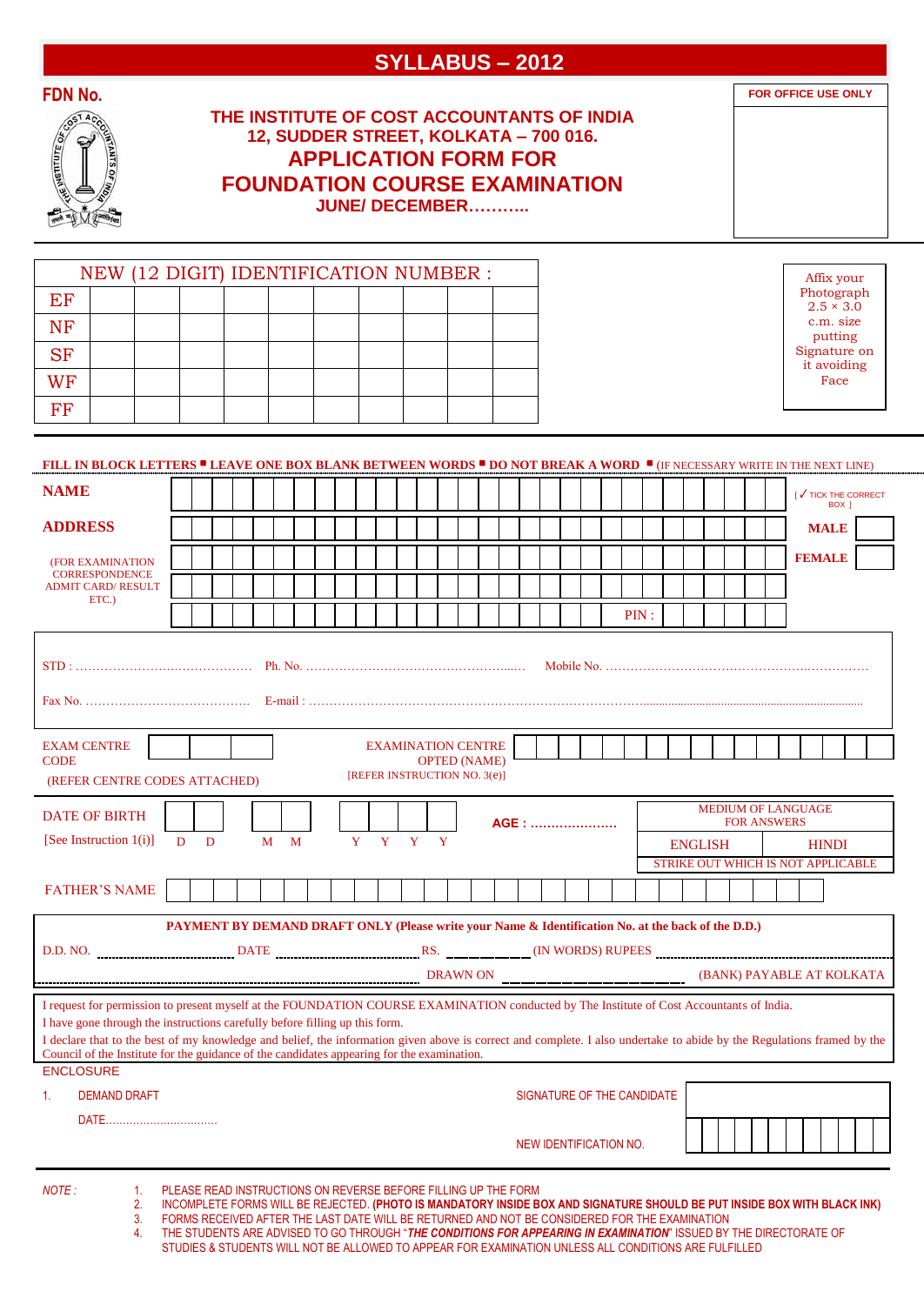### **THE INSTITUTE OF COST ACCOUNTANTS OF INDIA 12, SUDDER STREET, KOLKATA – 700 016.**

Telephone : +91-33-2252-1031/34/35, 2252-1492, 2252-1602 ● Telegram : STANDCOST Fax : 91-33-2252 1026 (Exam) E-mail : exam@icmai.in / exam.amitava@icmai.in/ ● Website : www.icmai.in

## **IMPORTANT INSTRUCTIONS FOR FOUNDATION COURSE EXAMINATION**

### **1. Eligibility :-**

No candidate shall be admitted to the Foundation Course Examination unless

- he/she has valid Identification No.
- (ii) he/she is not debarred from appearing ICAI Examination for the Term of Examination;
- (iii) he/she has submitted the Examination form duly filled in within the specified time along with the requisite fees to the Director (Examination).

#### **2. Mode of payment :**

Fees are to be deposited only by Demand Draft drawn on any scheduled bank in favour of the **"The Institute of Cost Accountants of India"**, payable at Kolkata. Payment by Money Order or Indian Postal Order or by Cheque will not be accepted.

#### **3. How to fill up the form :**

The candidate is advised to ensure that

- (a) The application is filled up completely in his/her own handwriting and application is signed;
- (b) The correct amount is remitted towards examination fees;
- $(c)$ His/her full address is written in the form, the address furnished in the examination application form will be treated as the official communication address for sending admit card / marks sheet and any examination related correspondence;
- (d) Medium of language for writing answers must be correctly mentioned. He/She may write answers either in English or in Hindi. Mixing up of both languages in the Answer Scripts will liable to be cancelled;
- (e) **A candidate must write in Block Letters the name of his/her Examination Centre and the Examination Centre Code in the space provided for in the Application Form. Centre once opted for will not be changed under any circumstances. See Reverse for Examination Centres and corresponding Codes;**
- **4.** (a) The Application Forms with all enclosures must be submitted to the Institute's Headquarters at 12, Sudder Street, Kolkata – 700 016;
	- (b) Foundation Course Examination Application Form properly completed should be attached with Demand Draft.

#### **5. Last Date of Receipt of Application Form :**

Application Forms properly filled up and attached with Demand Draft towards Examination Fee should be sent to the ICAI, Kolkata so as to reach the office by 31st March and 30th September for June and December Examinations of the particular year respectively. Examination Application Forms may also be submitted at the ICAI, Kolkata Office by 10th April and 10th October for June and December Examinations respectively with a Late Fee of Rs. 300/- only (US \$10 for Overseas Candidates).

#### **6. Non-Receipt of Admit Card :**

In case of non-receipt of Admit Card ten days before the first day of the examination, enquiry to be made at ICAI HQ. Examination Directorate quoting the Examination Centre opted and Identification Number.

- **7.** Forms for overseas centres are to be submitted to the Institute Head Quarters at the above address.
- **8.** Incomplete Application forms are liable to be rejected.
- **9.** Request for change of centre will not be entertained under any circumstances.
- **10.** Under no circumstances request for refund of examination fees will be entertained.
- **11.** The students are advised to keep the photocopy of the Demand Draft and the filled-up Examination Application Form with him/her before sending the same to the Institute for requirement in future for any reference.
- **12. The Students are advised to go through the "Conditions for appearing in Examination" issued by the Directorate of Studies & Students will not be allowed to appear for Examination unless all conditions are fulfilled.**
- **13.** In case of any difficulty or for any clarification please contact your nearest Regional Council or Chapter Office or it the Institute's Website [www.icmai.in] or Contact H.Q. Examination Directorate.
- **14.** Any dispute arising out of matters of Examination shall be subject to jurisdiction of the Calcutta Courts.